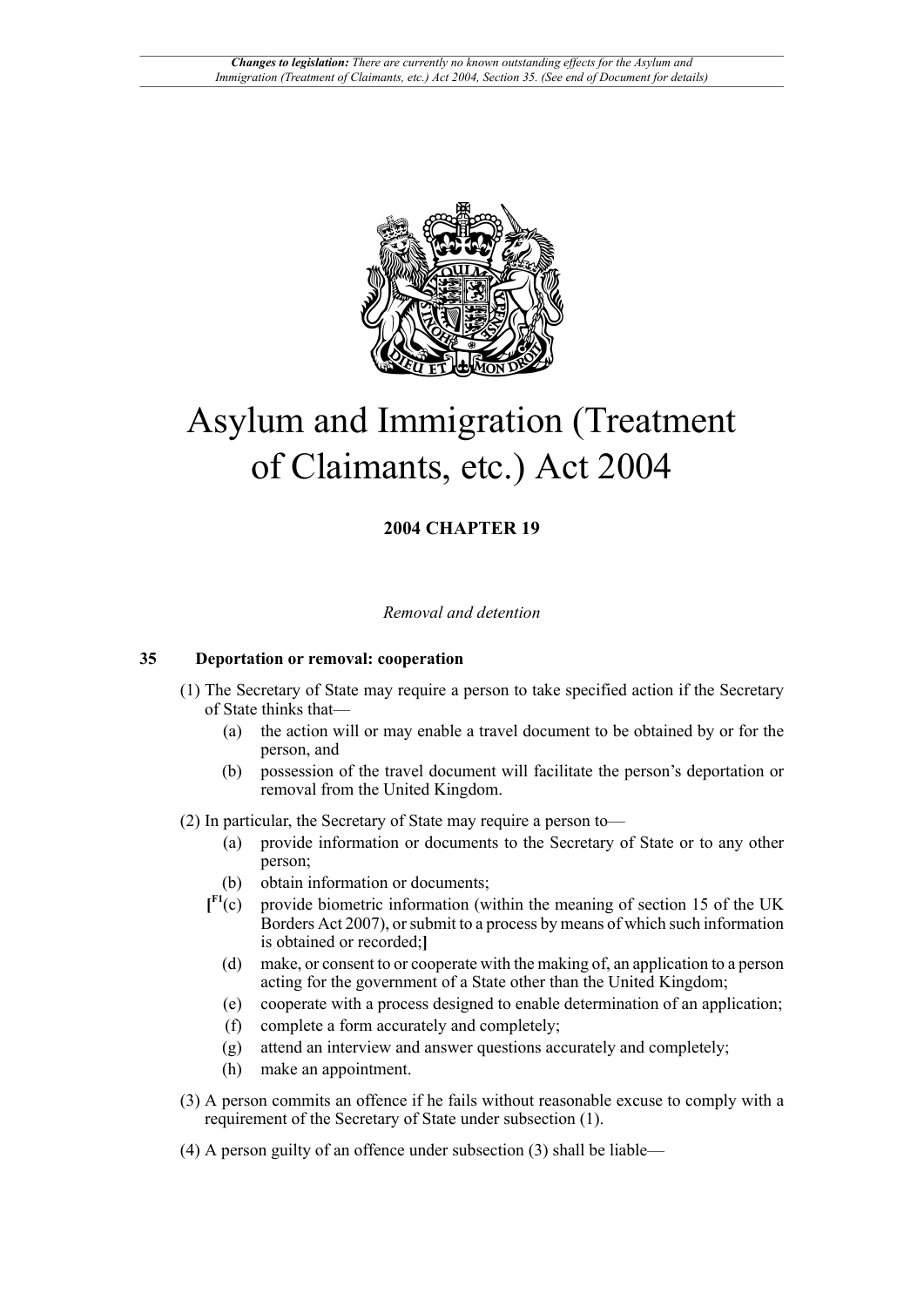*Changes to legislation: There are currently no known outstanding effects for the Asylum and Immigration (Treatment of Claimants, etc.) Act 2004, Section 35. (See end of Document for details)*

- (a) on conviction on indictment, to imprisonment for a term not exceeding two years, to a fine or to both, or
- (b) on summary conviction, to imprisonment for a term not exceeding twelve months, to a fine not exceeding the statutory maximum or to both.
- (5) If  $\left[\int_{0}^{F_2} \left[\right]_{0}^{F_1}$  immigration officer reasonably suspects that a person has committed an offence under subsection (3) he may arrest the person without warrant.
- (6) An offence under subsection (3) shall be treated as—
	- (a) a relevant offence for the purposes of sections 28B and 28D of the Immigration Act 1971 (c. 77) (search, entry and arrest), and
	- (b) an offence under Part III of that Act (criminal proceedings) for the purposes of sections 28(4), 28E, 28G and 28H (search after arrest, &c.) of that Act.
- $(7)$  In subsection  $(1)$ —

"travel document" means a passport or other document which is issued by or for Her Majesty's Government or the government of another State and which enables or facilitates travel from the United Kingdom to another State, and "removal from the United Kingdom" means removal under—

- (a) Schedule 2 to the Immigration Act 1971 (control on entry) (including a provision of that Schedule as applied by another provision of the Immigration Acts),
- (b) section 10 of the Immigration and Asylum Act 1999 (c. 33) (removal of person unlawfully in United Kingdom), or
- (c) Schedule 3 to this Act.
- (8) While sections 11 and 12 of the Immigration and Asylum Act 1999 continue to have effect, the reference in subsection (7)(c) above to Schedule 3 to this Act shall be treated as including a reference to those sections.
- (9) In so far as subsection (3) extends to England and Wales, subsection (4)(b) shall, until the commencement of section 154 of the Criminal Justice Act 2003 (c. 44) (increased limit on magistrates' power of imprisonment), have effect as if the reference to twelve months were a reference to six months.
- (10) In so far as subsection (3) extends to Scotland, subsection (4)(b) shall have effect as if the reference to twelve months were a reference to six months.
- (11) In so far as subsection (3) extends to Northern Ireland, subsection (4)(b) shall have effect as if the reference to twelve months were a reference to six months.

#### **Annotations:**

#### **Amendments (Textual)**

- <span id="page-1-0"></span>**[F1](#page-0-0)** [S. 35\(2\)\(c\)](http://www.legislation.gov.uk/id/ukpga/2004/19/section/35/2/c) substituted (28.7.2014) by [Immigration Act 2014 \(c. 22\),](http://www.legislation.gov.uk/id/ukpga/2014/22) [s. 75\(3\),](http://www.legislation.gov.uk/id/ukpga/2014/22/section/75/3) **[Sch. 2 para. 5](http://www.legislation.gov.uk/id/ukpga/2014/22/schedule/2/paragraph/5)**; [S.I.](http://www.legislation.gov.uk/id/uksi/2014/1820) [2014/1820](http://www.legislation.gov.uk/id/uksi/2014/1820), [art. 3\(z\)](http://www.legislation.gov.uk/id/uksi/2014/1820/article/3/z)
- <span id="page-1-2"></span>**F2** Word in s. 35(5) substituted (E.W.) (1.1.2006) by [Serious Organised Crime and Police Act 2005](http://www.legislation.gov.uk/id/ukpga/2005/15) [\(c. 15\)](http://www.legislation.gov.uk/id/ukpga/2005/15), [s. 178\(8\),](http://www.legislation.gov.uk/id/ukpga/2005/15/section/178/8) **[Sch. 7 para. 63\(b\)](http://www.legislation.gov.uk/id/ukpga/2005/15/schedule/7/paragraph/63/b)**; [S.I. 2005/3495,](http://www.legislation.gov.uk/id/uksi/2005/3495) [art. 2\(1\)\(m\)](http://www.legislation.gov.uk/id/uksi/2005/3495/article/2/1/m)
- <span id="page-1-1"></span>**F3** Word in s. 35(5) substituted (N.I.) (1.3.2007) by [The Police and Criminal Evidence \(Amendment\)](http://www.legislation.gov.uk/id/nisi/2007/288) [\(Northern Ireland\) Order 2007 \(S.I. 2007/288\)](http://www.legislation.gov.uk/id/nisi/2007/288), [art. 1\(2\),](http://www.legislation.gov.uk/id/nisi/2007/288/article/1/2) **[Sch. 1 para. 39\(2\)](http://www.legislation.gov.uk/id/nisi/2007/288/schedule/1/paragraph/39/2)**